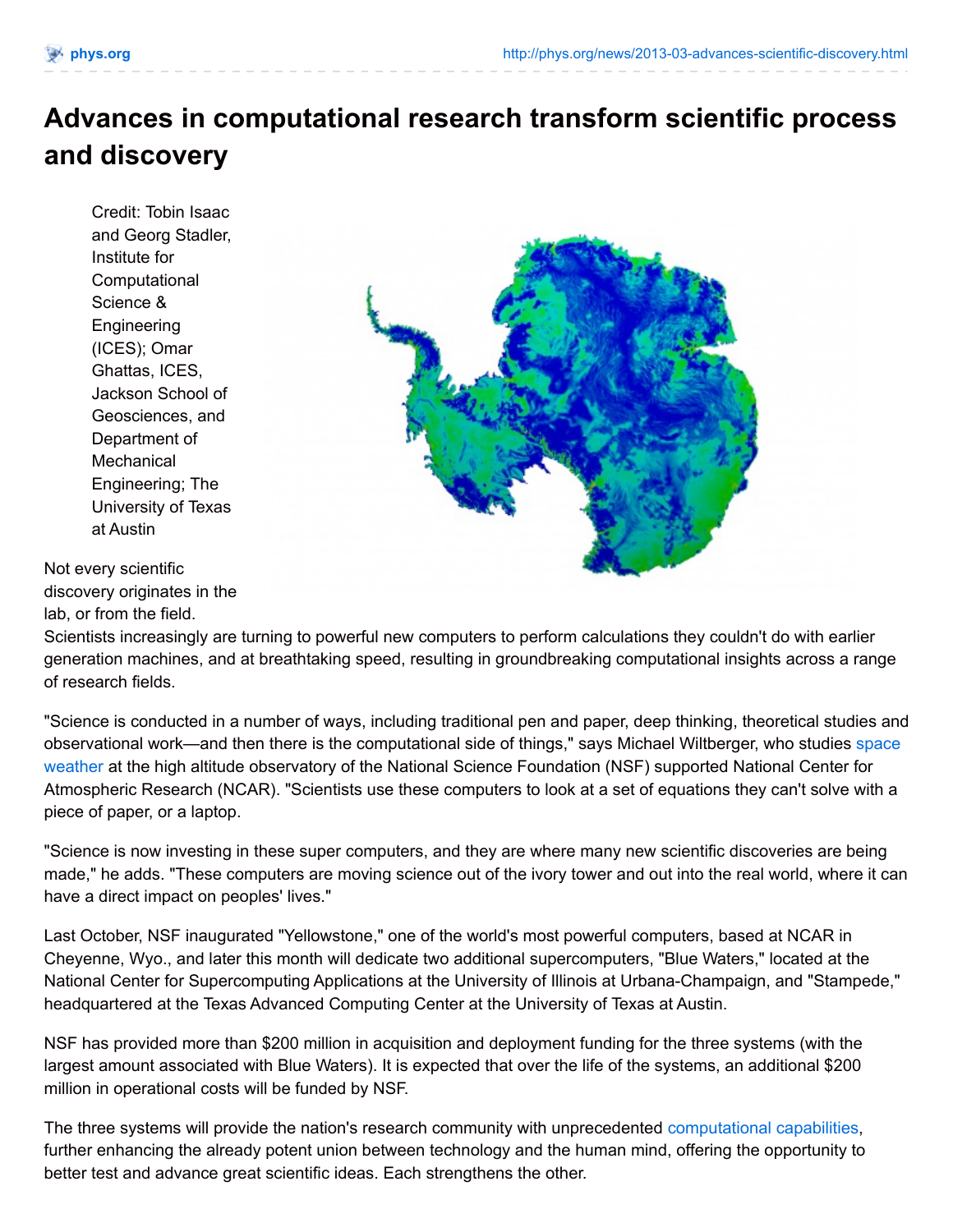"The computer is excellent in permitting us to test a hypothesis," says Klaus Schulten, professor of physics at the University of Illinois at Urbana-Champaign, who uses large-scale computing to study the molecular assembly of biological cells, most recently HIV, the virus that causes AIDS. "But if you want to test a hypothesis, you need to have a hypothesis."

By all measures, these computers, with their high speed and storage capacity, and the ability to produce high resolution simulations, will have a significant impact on the pace of scientific progress.

They allow today's scientists to better understand the workings of Earth and beyond, for example, by helping to trace the evolution of distant galaxies, by providing data that contribute to the design of new materials, by unraveling the complicated implications of climate change and by supporting researchers trying to forecast tornadoes, hurricanes and other severe storms, and even space weather, such as solar eruptions.

They also improve scientists' ability to predict earthquakes, to model the flow of ice sheets in Antarctica in order to gauge future sea level rise, and to decipher the behavior of viruses and other microscopic life forms, among other things. "The microscopes of today are not only made of glass and metal, but of software," Schulten says.

Alexie Kolpak, assistant professor in the department of mechanical engineering at the Massachusetts Institute of Technology, says that she almost certainly would not have begun her current work if she didn't have access to these computers. "I couldn't do what I do without them," she says, adding: "Well, I could—but it would take forever."

To be sure, most scientists don't have forever when it comes to solving many of the pressing scientific questions that currently confront society.

Kolpak is using quantum mechanics, that is, trying to design materials from the atomic scale up, to help solve energy problems, specifically the ability to capture carbon and convert it into useful industrial products. She is focusing on materials with ferroelectric properties, in combination with other substances. Ferroelectric materials have a spontaneous electric polarization that reverses when hit with external voltage. They can absorb carbon, which can then be turned into other compounds, such as cyclic carbonates—a class of chemicals used in plastics and as solvents—when the outside voltage is applied.

However, the problem with ferroelectric materials is that they don't work very well by themselves. This is why Kolpak is "testing" ferroelectric materials with other substances computationally to see how carbon reacts with the different combinations. Stampede allows her to do this.

"We start with an atomic structure and figure out where the atoms will go, and what structure they will form," she explains. "We can compute how strongly the material will bind CO2, and how quickly the CO2 will react. With these computer simulations, we can look at novel interesting combinations of materials as new solutions to the problem."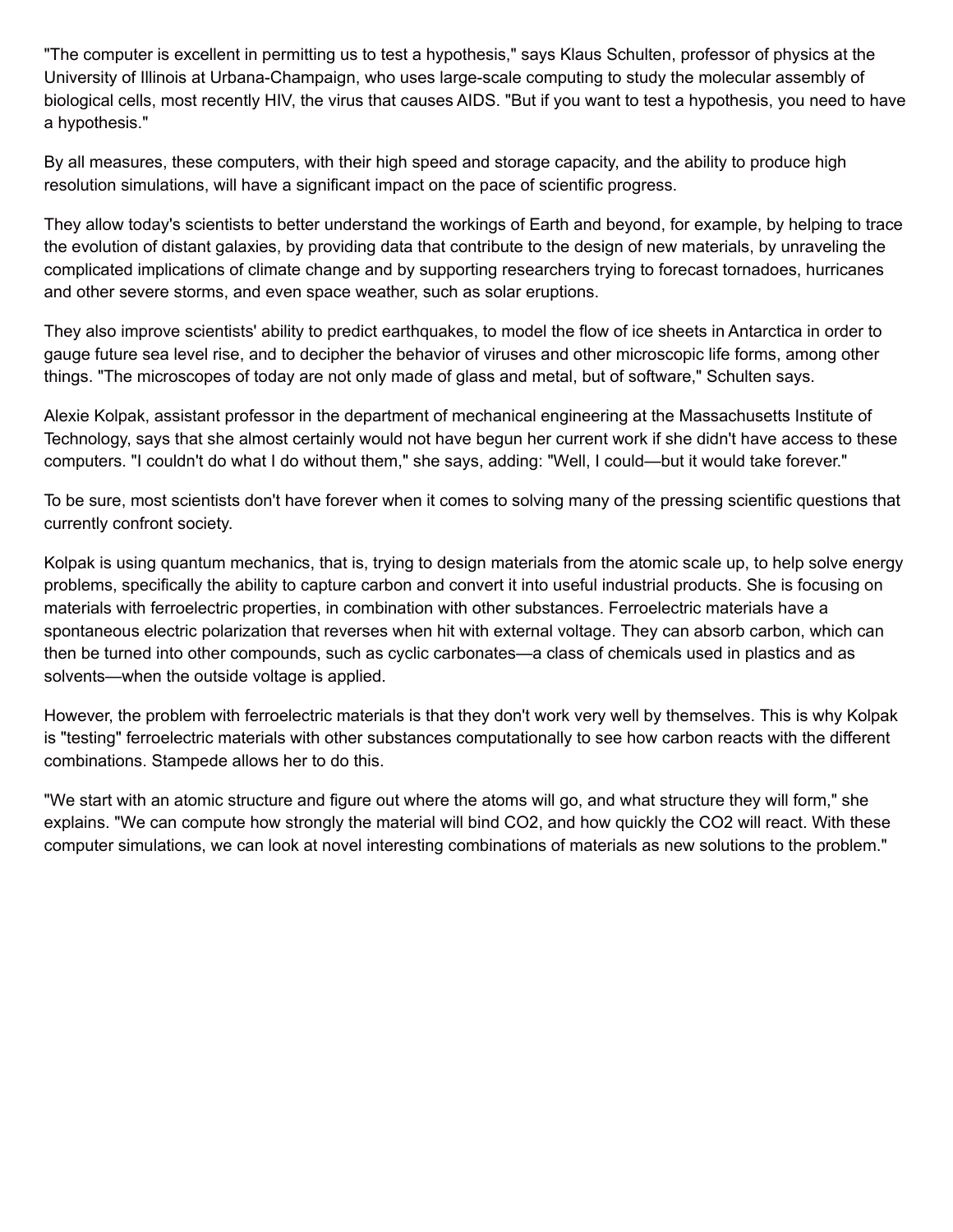Statistics of randomly selected 100 tropical cyclones simulated by the model with improved representation of cloud processes (left) and by the same model with a conventional representation of cloud processes during the same period of time. …[more](http://phys.org/news/2013-03-advances-scientific-discovery.html)



conventional model

Statistics of randomly selected 100 tropical cyclones simulated by the model with improved representation of cloud processes (left) and by the same model with a conventional representation of cloud processes during the same period of time.

Wiltberger, at NCAR, is using Yellowstone to develop numerical space weather models to predict how and whether the

magnetic field from a coronal mass ejection from the sun will affect Earth. It has the potential to seriously disrupt communications and navigation systems, as well as the power grid.

improved model

"We don't have a heck of a lot of lead time after we see that big ball of plasma coming from the sun," he says. "It takes about three days to reach the Earth, but currently we don't get data about the direction of the magnetic field until about 45 minutes before it hits Earth. We are trying to develop computer models that will spit out an answer faster than 45 minutes, so that we can provide a warning in a faster time frame."

In biology, the Blue Waters computer allowed Schulten to describe the capsid, or protein shell, of the HIV genome in minute detail, and its behavior, a computation that required the simulation of more than 60 million atoms. "It's a living, moving entity and looks very beautiful," he says. "The computer will tell us the physical properties and biological function."

The value of these new machines is their ability to produce high resolution simulations with very fast calculations that take established data into account, along with the uncertainties, giving scientists a way to better span the range of possible scenarios.

"The machines are faster and we have better algorithms," says Thomas Jordan, director of the NSF-funded Southern California Earthquake Center, a community of more than 600 scientists, students and others at more than 60 institutions worldwide, headquartered at the University of Southern California. "We can be hit by many different types of earthquakes, and we have to be able to represent many possibilities. These computers allow us to do that for the first time."

Center researchers, for example, are using Stampede to develop an updated framework for comparing earthquake likelihoods throughout California, including the degree of ground shaking at specific locations, such as downtown Los Angeles. The goal is to improve seismic safety engineering and building codes, set insurance rates and help communities prepare for future inevitable temblors. Ultimately, the U.S. Geological Survey will use these data to develop its seismic hazard maps.

"There are a lot of different types of information about earthquakes, and where they might occur in future," Jordan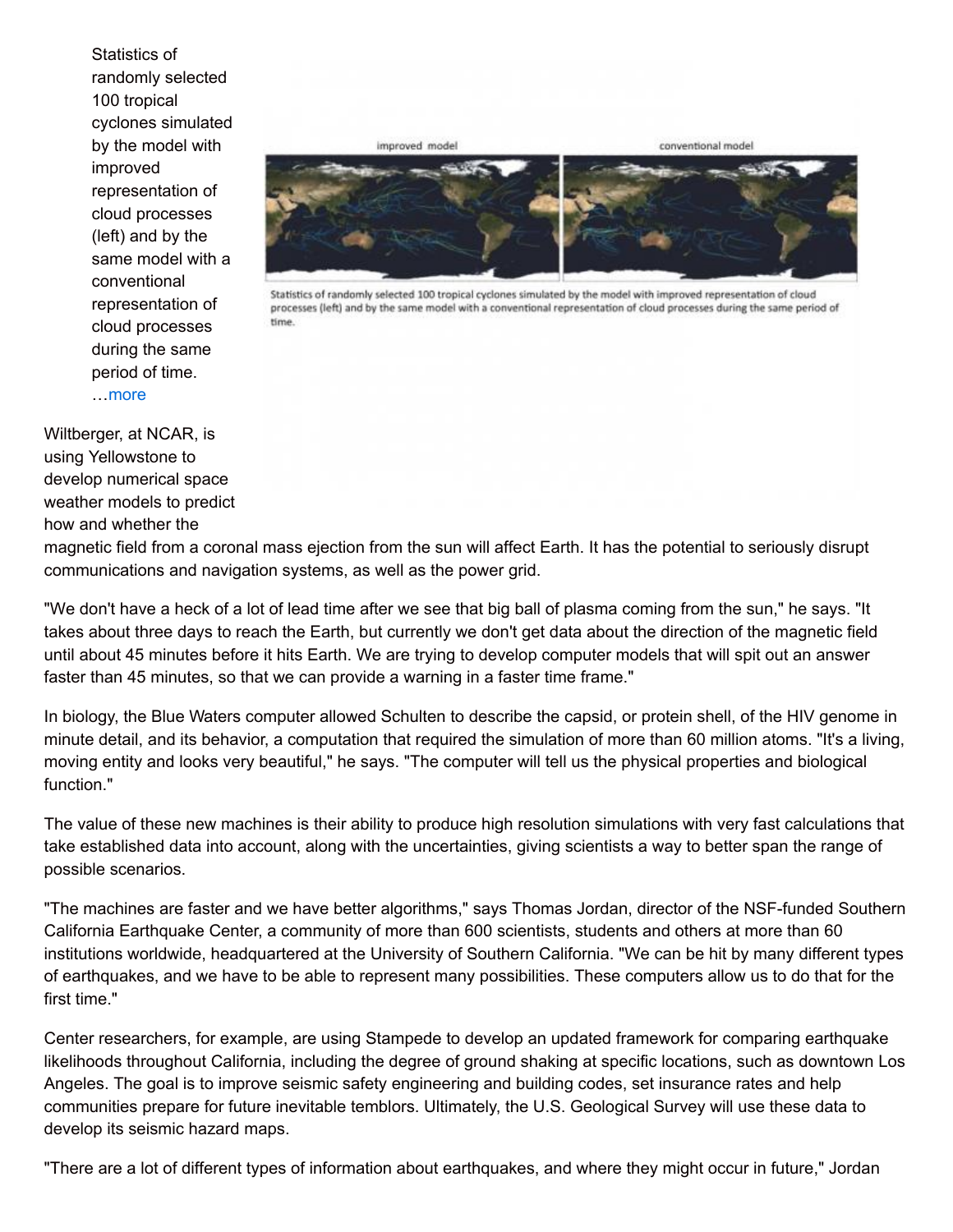says. "We use a complex set of information to develop models, including where the faults are and where earthquakes have occurred in past, how big they are and so forth. Our instrumental record only goes back less than 100 years, so we have to put together other types of information, including paleoseismic information, that is, looking for evidence of prehistoric earthquakes."

Credit: Kevin Milner, University of Southern California

Eventually the

researchers will develop an earthquake "rupture" forecast, "which tells you, for example, the probability of having large earthquake on the San Andreas fault in the next 50 years," Jordan explains. "Once you have this earthquake rupture forecast, you want to know how strong the shaking will be at certain sites,



which requires additional calculations. You have to figure out how that earthquake will generate waves and propagate from the fault and cause shaking in cities around the fault. We call this a ground motion prediction model."

In order to do this, "we have to simulate many earthquakes, and this is where we really use a lot of computer time," he adds. "This is where Stampede and Blue Waters are important machines. We have to do hundreds of thousands of simulations of earthquakes."

Similarly, Omar Ghattas, professor of geological sciences and mechanical engineering at the University of Texas at Austin and director of the Institute for Computation Engineering & Sciences Center for Computational Geosciences, is leading a team that is trying to figure out the dynamics of ice sheets in Antarctica, and how it affects sea level rise. "As the climate warms, glaciologists have observed that the flow of ice into the ocean has been speeding up in West Antarctica. Why?" he says.

He tells Stampede what he knows—the topography of the land, for example, and the temperature at the top surface of the ice—and what he doesn't know, which is the condition under the ice at the base, known as "friction," which can impede ice flow.

"We ask the computer what the friction would have to be in order for the model to predict the flow velocity consistent with what we observe," he says. "We have to come up with very sophisticated mathematical algorithms to solve this so-called inverse problem. They find the appropriate values of the friction of the base along with the associated uncertainty.

"We need to solve the model many times, because the friction parameters are so uncertain," he adds. "We come up with possible scenarios, but to decide which is feasible, we compare them with past data and assign probabilities. Then we resubmit it to the computer to come up with a more likely scenario; in effect, we come up with likely scenarios of the past, then turn them around to make the model predictive of the future."

At Michigan State University, Brian O'Shea, assistant professor of physics and astronomy, is simulating the formation and evolution of the Milky Way's most distant ancestors, small galaxies formed soon after the Big Bang.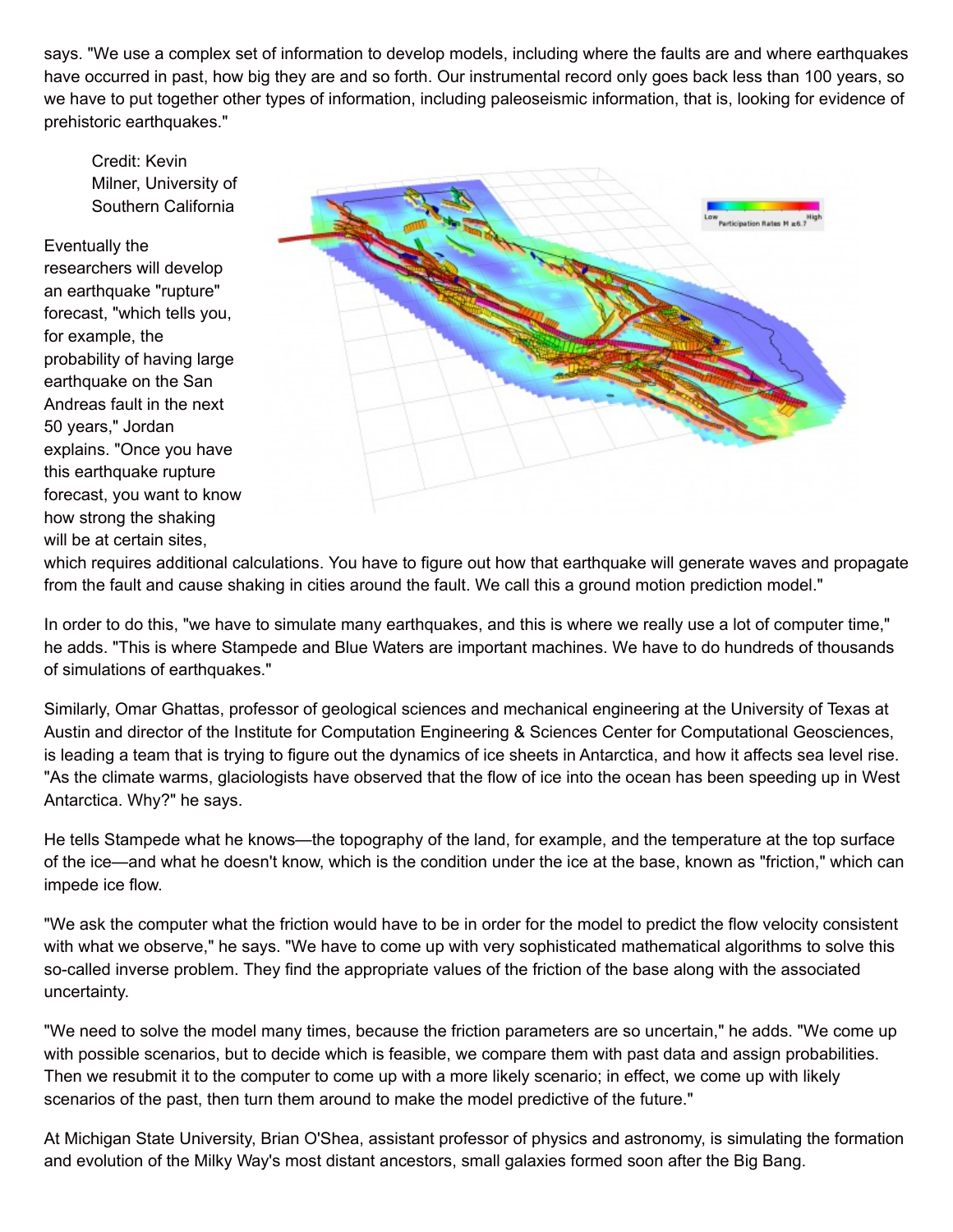With Blue Waters, he can see more than 1,000 times the mass resolution and 32 times the spatial resolution, compared to simulations from the late 1990s, giving him the ability to probe the universe to much smaller physical scales than previously possible.

"We are simulating how a bunch of galaxies form and evolve over the age of the universe," O'Shea says. "It's a kind of statistics game. We have observations of millions and millions of galaxies, and, in order to compare them, we need to simulate lots of galaxies at the same time, and many different sizes at once. What we want is a picture of how all the galaxies in the universe have evolved over time. We want to understand where the galaxies came from, and how they form. We want to understand where we came from."

Brian Jewett, an atmospheric research scientist at the University of Illinois at Urbana-Champaign, is studying tornadoes as part of the team lead by principal investigator and professor emeritus Bob Wilhelmson, with the goal of better understanding the factors that can lead to dangerous twisters.

He says Blue Waters offers a way to change the physical processes of tornadoes, and produce simulations that show how tornadoes behave under a range of different weather conditions. "There are things you can do with computers that you can't easily do with other means of research," Jewett says. "You can change how the atmosphere works in a computer through simulations, but you can't go outside and do it."

For example, when a storm cell merges with a "parent" storm, many different things can happen; among them, it can destroy a storm, or intensify it, possibly producing a potent tornado like the catastrophic twister that decimated Joplin, Mo. in 2011. In the computer, "we are making that merger not happen," Jewett says. "We will change the approaching storms so the merger doesn't occur. We want to see whether it will still be as destructive as it was, or whether it would've been weaker.

"We already know from storm chaser reports over decades that mergers can either kill off a storm, or result in one that is much stronger," he adds. "Understanding this and other factors that influence the merger could help in future prediction and warnings."

Cristiana Stan, assistant professor in the department of atmospheric, oceanic and earth sciences at George Mason University, is simulating a detailed representation of cloud processes to appreciate their role in climate change.

"Clouds play an important role in the formation of a variety of atmospheric phenomena, from simple rain showers to large events such as hurricanes," she says. "They have an impact on the amount of solar radiation that reaches the surface of the Earth, and the longwave radiation emitted by the Earth's surface, on the large-scale circulation of the atmosphere, and on the ocean-atmosphere interactions on a wide range of time-scales."

Her challenge was to find a way to simulate clouds, which are small, in very high resolution, down to one kilometer. With the help of Blue Waters, she produced such a model.

"The way a cloud forms and disappears all depends on processes quite small in scale compared to the planet as a whole," says Jim Kinter director of George Mason's Center for Ocean-Land-Atmosphere Studies. Using the powerful computers, " [Dr. Stan] can now represent the way clouds truly work in the global climate. It takes the world's biggest computer to solve the world's climate system with clouds the way they are supposed to be."

Reflecting upon the rapid evolution of these new and powerful machines, computational scientists who use them believe the era of great science through supercomputing is just beginning.

"When I joined Carnegie Mellon in 1989, we had a supercomputer that was among the most powerful in the land," Ghattas says. "Today, the smartphone I hold in the palm of my hand is faster than that machine, which is remarkable. And Stampede is 20 times faster than the system it replaces, or 4 million times faster than that 1989 supercomputer. That's tremendous. It's hard to think of any field where the growth in the performance of the scientific instruments has been as great as in computational science. We keep pushing the boundaries of supercomputer performance